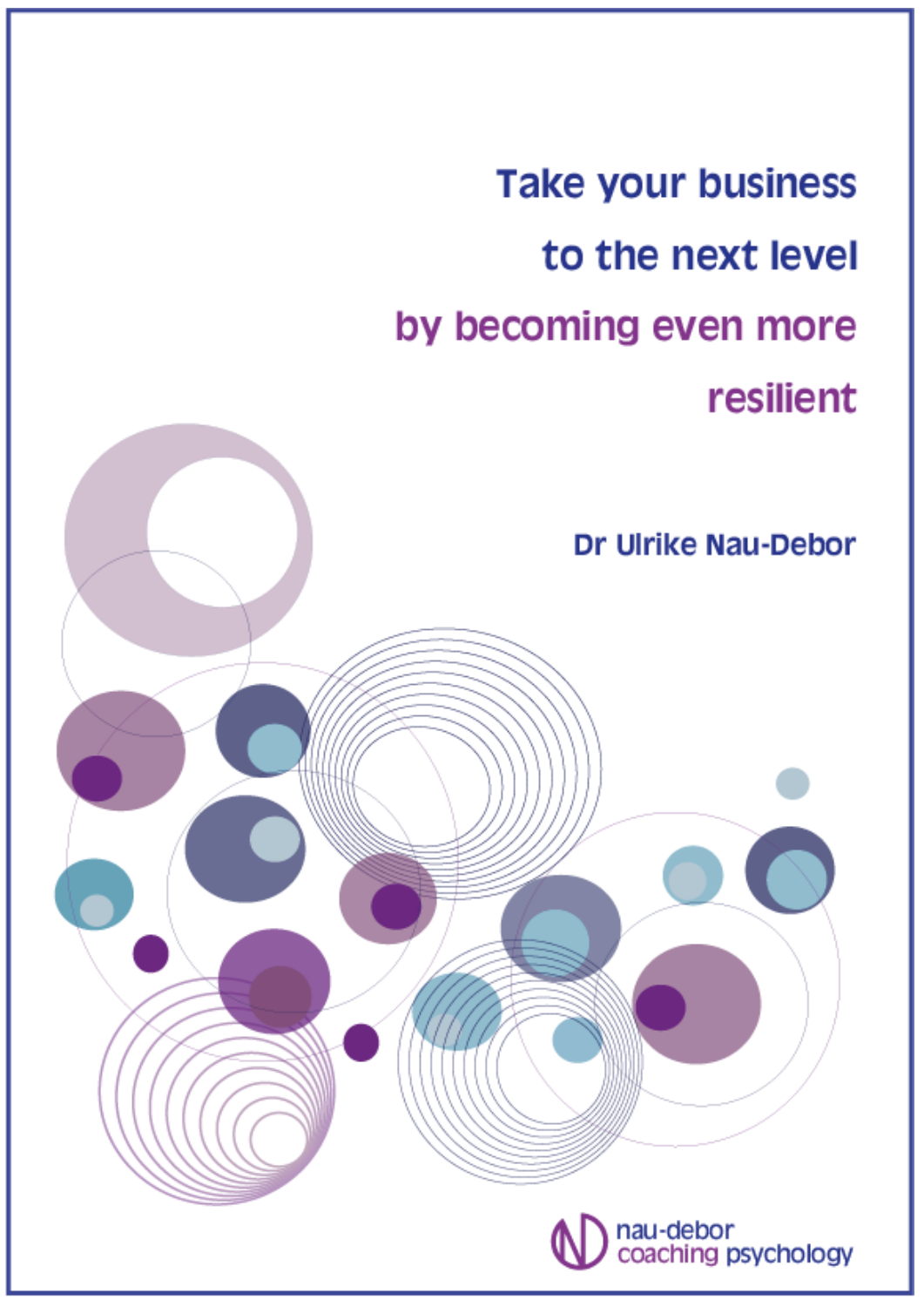© Ulrike Nau-Debor, 2011 Version 1.0 This edition first published by nau-debor coaching psychology, 2011

For details of my coaching services and for information about how to apply for permission to reuse the copyright material in this book please contact me via email [ulrike@nau-debor.com.](mailto:ulrike@nau-debor.com)

The right of the author to be identified as the author of this work has been asserted in accordance with the Copyright, Designs and Patents Act 1988.

All rights reserved. No part of this publication may be reproduced, stored in a retrieval system, or transmitted, in any form or by any means, electronic, mechanical, photocopying, recording or otherwise, except as permitted by the UK Copyright, Designs and Patents Act 1988, without the prior permission of the publisher.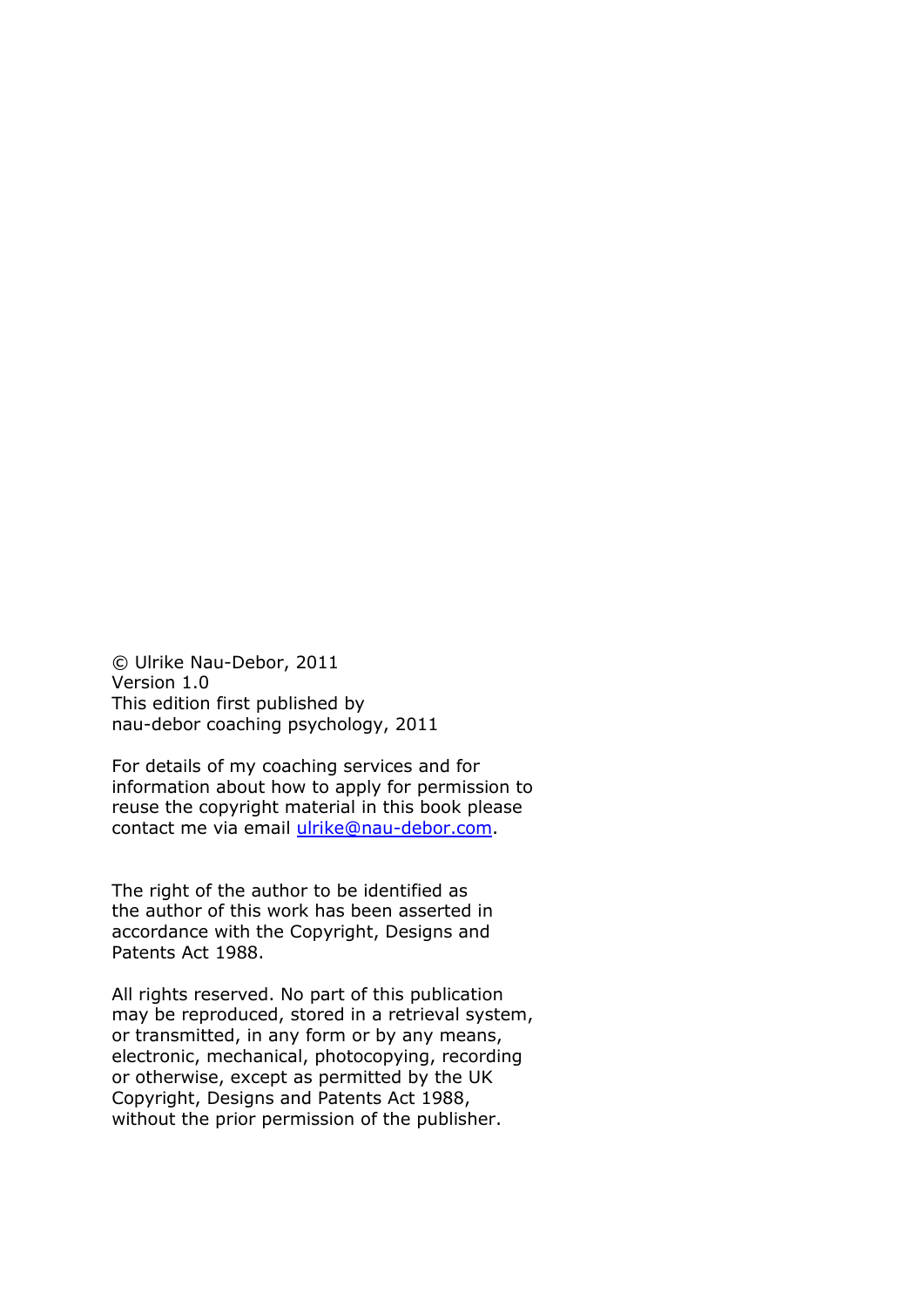# **Content**

| Stop trying to be a man and be the woman men need to compete with15 |
|---------------------------------------------------------------------|
|                                                                     |
|                                                                     |

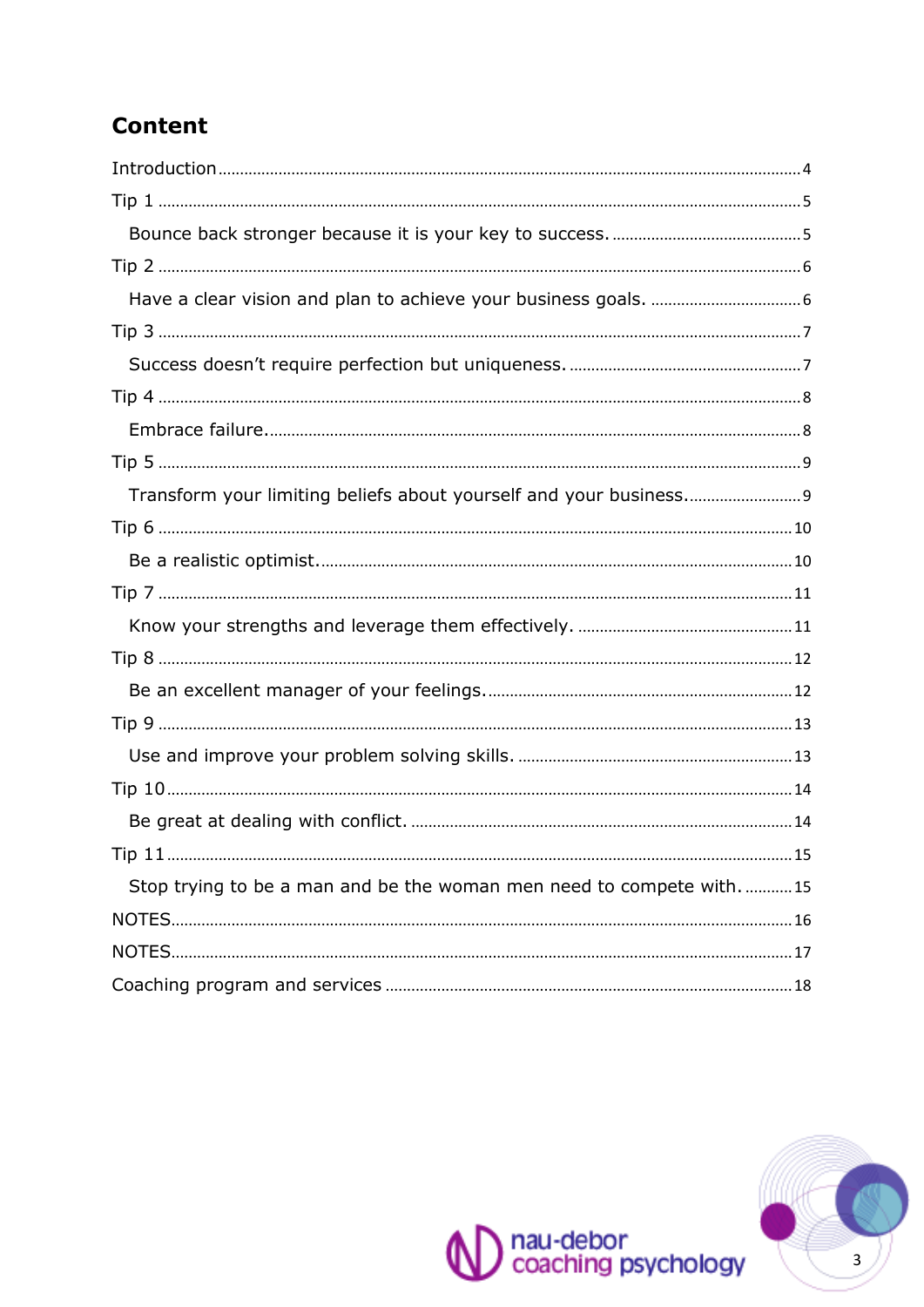# **Introduction**

Because of my experience of working with women and female entrepreneurs I realised that most of us make certain mistakes that undermine our resilience and consequently our success. I therefore decided to write this ebook to help you to be even more resilient, to bounce back from challenges quicker and stronger and perhaps most importantly, to keep on enjoying what you have set out to achieve.

Resilience to me means:

- the ability to hang in there and keep going when things are tough,
- to be able to bounce back stronger after having faced a challenge,
- to keep one's dignity intact,
- to be able to laugh about one's mistakes,
- to stay motivated when things are difficult
- and that you learn from what you had to overcome.

But before you start reading, think about a business situation when you faced a challenge:

Spend a bit of time to remember what it was like. What were you thinking and telling yourself? How did you feel? Where were you? Was the challenge something you chose or did it just happen? How were you feeling physically at the time? What do you think would have helped you? How could you have managed yourself better in that situation? What did you learn from it about yourself, your business, and life?

The better you know yourself the better you will be able to apply any of the following learning. It means that you take time regularly and tune into what you are thinking, feeling, needing, and how you physically are. This might be a bit of a challenge at first because we are all so busy, but once you get into the habit, it will get much easier and requires very little effort. But it will make a huge difference to your ability to stay resilient and be successful.

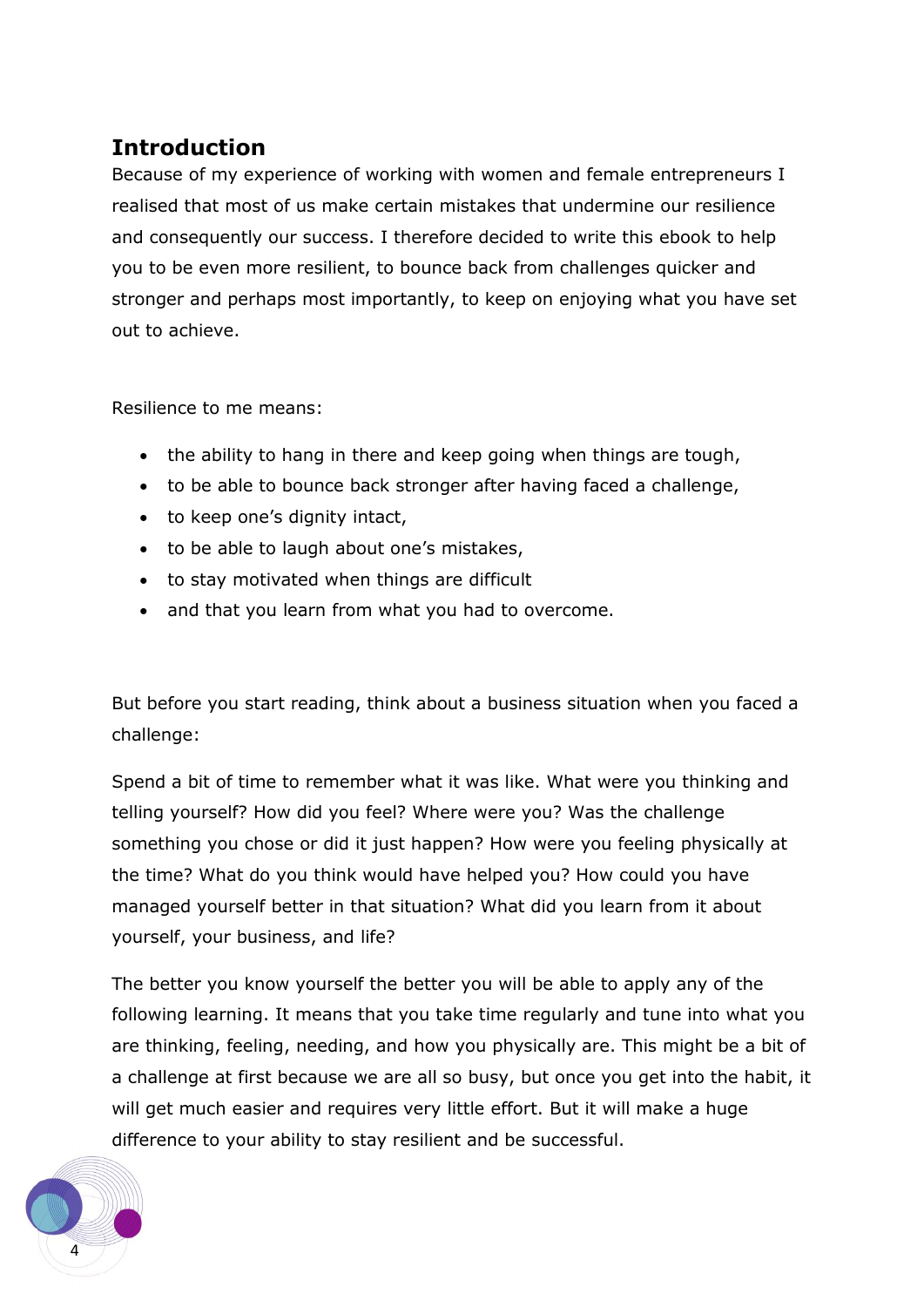#### **Bounce back stronger because it is your key to success.**

Are you able to persist and learn from challenges? Do you stay motivated when things get difficult? Do you think other people are more talented or had it easier than you? Do you think that's why they are more successful? Do you give up after the first 'no'?

#### **Successful people are very**

**resilient**. They have the capacity to bounce back when they encounter difficulties. They don't have an easier life, they just live it differently. They keep going when things get tough and develop strategies to deal with future challenges head on.

## **They see challenges as opportunities to learn and grow.**

They have learnt to see difficulties as an opportunity that will teach them about life, business and themselves. They have become effective at finding solutions to problems. They

don't see a challenge as a message that they are not good enough or that their ideas are not any good. Instead it means to try it again differently. They know that they might need to learn and refine and that it takes persistence to succeed.

### **They don't give up when they hear a 'no' or encounter an**

**obstacle**. Instead they employ their creativity to get over, under or around this obstacle. They don't let other people limit them; instead they put their energy in creating a winwin situation.

If you want to have a winner's attitudes for encountering difficulties, to be and stay motivated when the going gets tough then go to the member's area and look into the resources on offer.



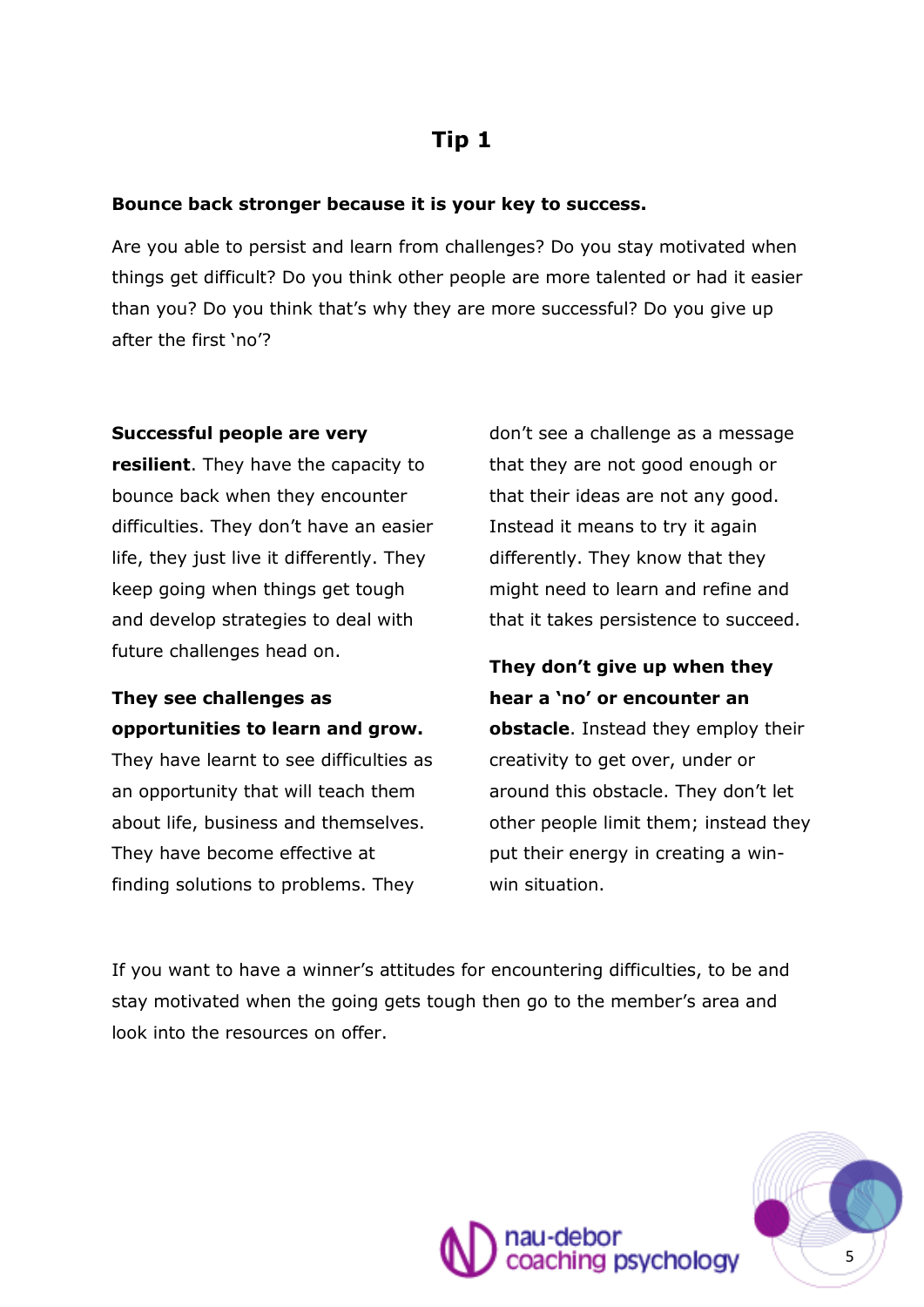#### **Have a clear vision and plan to achieve your business goals.**

What is your overall life's mission? How does your business fit in with your mission? What is your business vision? What are your goals? Where do you want to go? How will you know that you've arrived? What is it you really want to achieve? What do you want to get out of life?

### **Having a vision ensures that you create the right business goals.**

This way you'll ensure that you build your business on your values and beliefs. It also helps you to build a sound foundation for your business. It will remind you to keep on working ON your business to make it as successful as possible.

**A clear vision helps to stay motivated when the going gets** 

**tough**. I have noticed that people who have strong overreaching visions for their businesses are able to stay motivated when they face challenges. Their visions are in line with their values and beliefs and therefore they are 100% committed. Knowing why you are doing this and

where you want to be is a powerful motivator. It also helps you maintain a disciplined work ethic whether you temporarily enjoy what you need to do or not.

# **A business plan is like your GPS.** A business plan helps to decide which challenges to take on and which are not getting you closer to your overreaching goal. Sometimes one needs resilience to change paths and to face possible resulting negative feedback of people who don't understand your vision (yet). So if you have a clear goal and vision in mind you can stick with a difficult choice; that is why you need to develop a business plan and vision.

Create your vision and business plan. If you need help refer to the tools on my website.

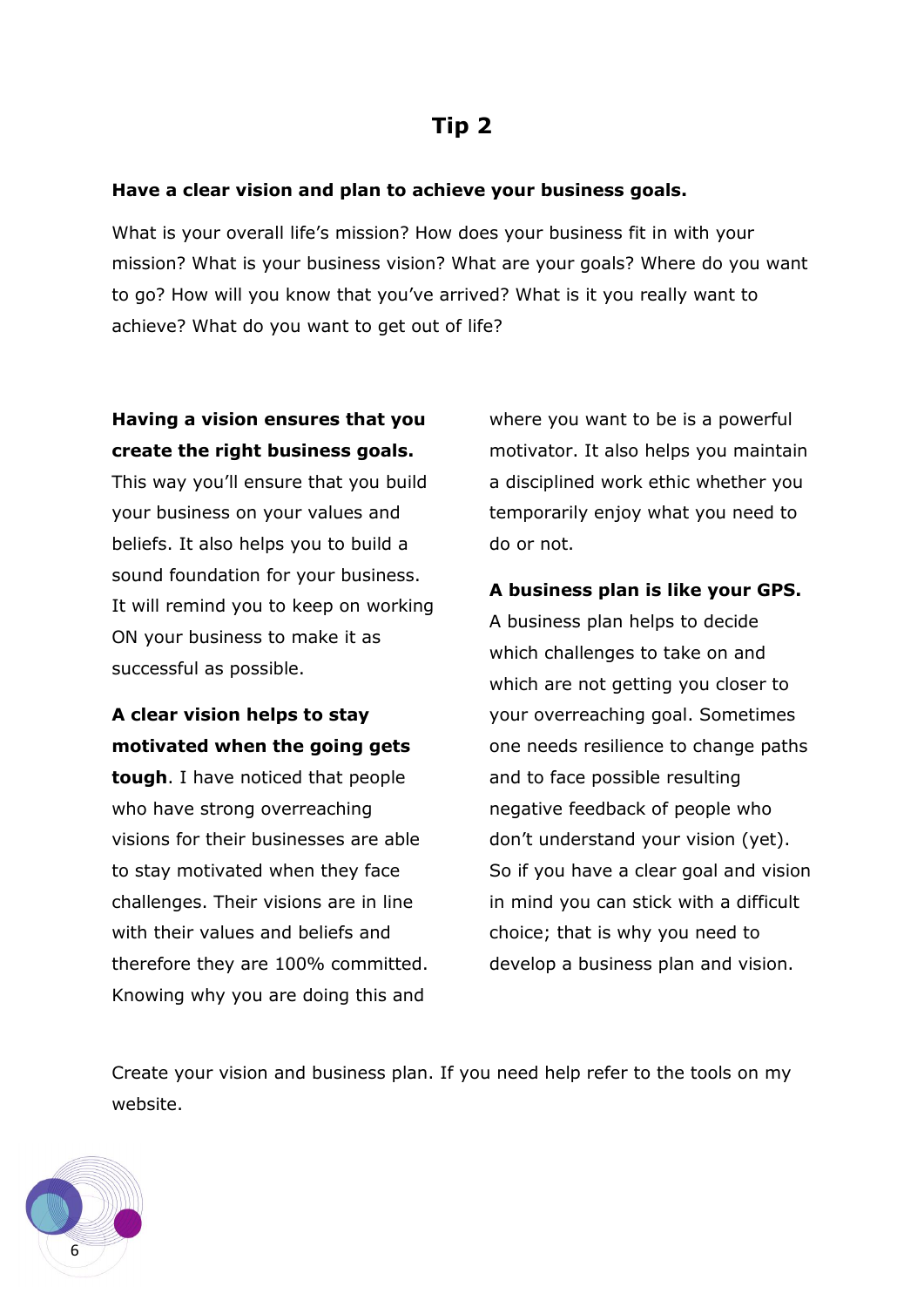#### **Success doesn't require perfection but uniqueness.**

Do you feel good enough? Do you spend too long agonising about getting things just so? Do you feel like you cannot ever reach your standards? Do you get rigid and worried when developing new ideas/products/pitches etc.?

**Perfectionism paralyses and stifles creativity.** Perfectionism can make you very rigid. It is almost impossible to develop new ideas or ways of working if you expect to have the perfect idea, product or service immediately. It kills off creativity and puts an enormous amount of pressure on you. It takes away the playfulness and fun and can become enormously draining.

**While you are coming up with the 'perfect' product your competition is already in there making money.** Perfectionism can stop you from ever starting your business because the idea is just not right yet, the product or service does not seem good enough, you don't know enough …

### **Being a successful entrepreneur means being able to change.**

Perfection is static and business success means that one needs to be able to change and constantly revise and develop. This means that at times you will not be able to reach your standards because you are learning something new and can't possibly be excellent at that new skill yet. If you learn to enjoy yourself whilst not being perfect you will notice that you will learn faster and feel more energised.

**Thrive from a place of selfacceptance.** Striving for an excellent service or product is an essential part for being a successful business woman. Perfectionism, however, implies that there is something fundamentally wrong with you. It is almost about becoming another person to be good enough. This is the best way to become highly stressed, unhappy and to undermine your resilience. Instead learn to thrive from a place of selfacceptance to be able to enjoy your success and to stay resilient

7

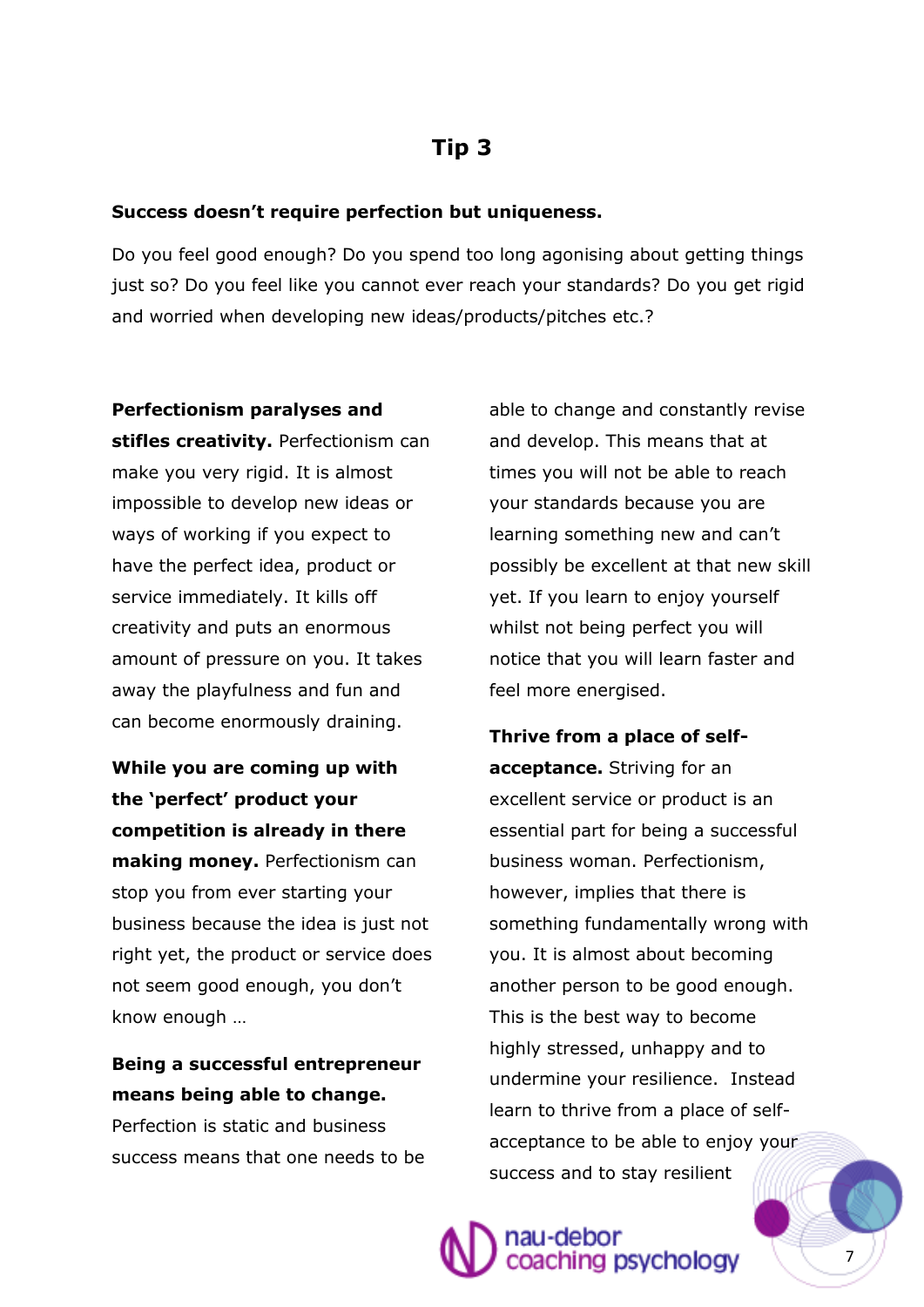#### **Embrace failure.**

Are you preoccupied with a fear of failure? Do you stop yourself from trying something new? Do you think about an opportunity so much that you won't do it any longer? Do you define your worth by instant success? Do you focus on getting things right? Do you fear failing means never being successful or good enough?

### **Resilient people know that they learnt the most from their**

**mistakes**. The problem with success is that we rarely learn from it. It feels good and it earns us money but we don't necessarily improve. It is therefore very shrewd to be able to learn from your mistakes and use them to your advantage.

**Resilient people have learnt to feel the fear of failing but going for it anyway**. They have developed a strategy of being able to contain their fear and not be stopped by it. They developed distance in a way that allows them to risk something new that could lead to great success.

**Resilient people know that living is about learning and developing**. They know that living without

8

learning doesn't bring success and satisfaction. It's all about staying fluid and open to new impulses, some will work some will not, or not yet or not in this situation or not like this…

**Resilient people realised that it is about keep doing their job no matter what**. They have realised that by being disciplined, persevering, improving their skills and studying the market/environment eventually they will succeed.

**Resilient people have got selfawareness**. They don't view failure as proof that they are not intelligent, worthwhile, lovable ... They know that it is part of life and learning and embrace what it can teach them.

Check out the stories of other successful business women for inspiration.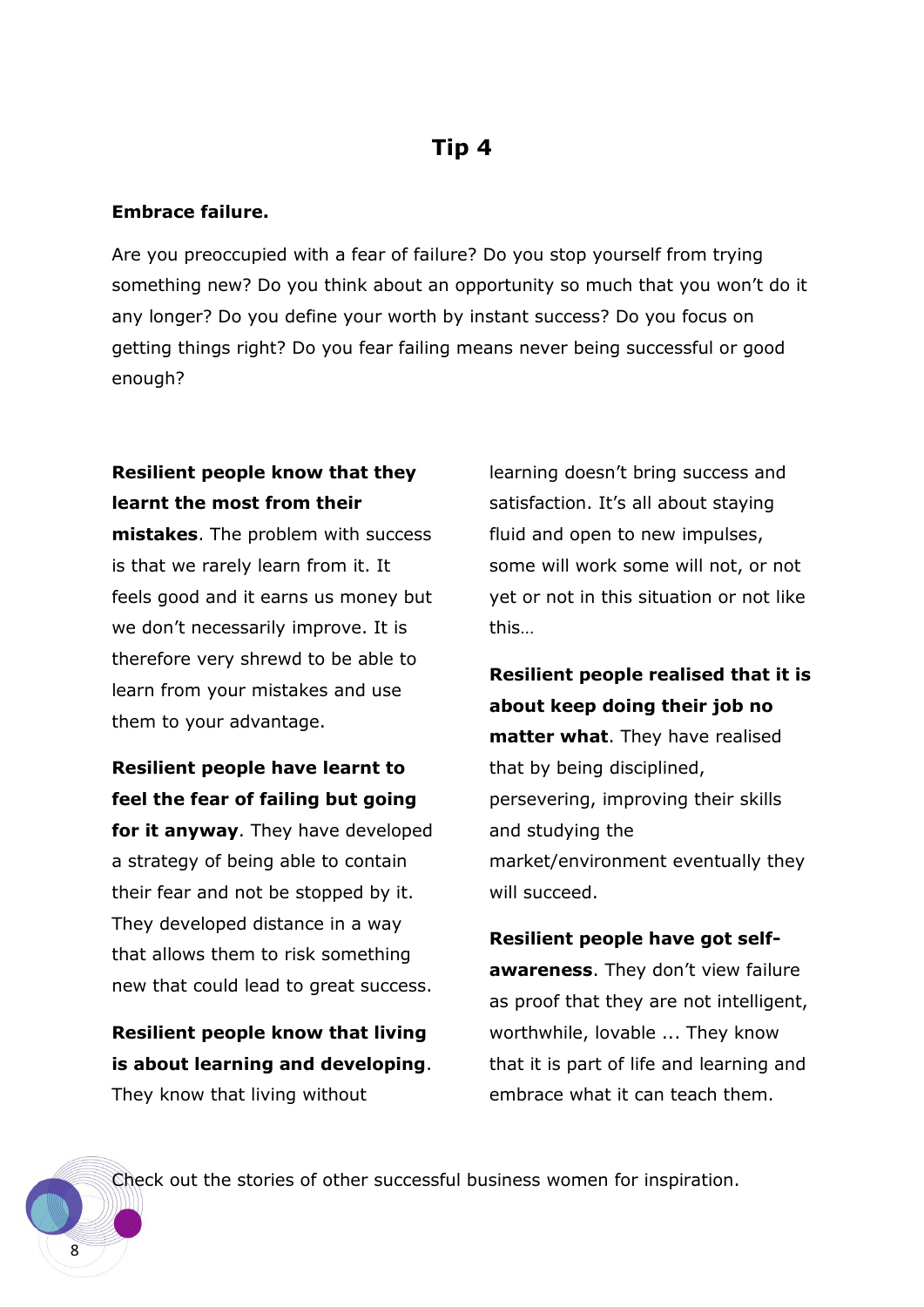#### **Transform your limiting beliefs about yourself and your business.**

Are you convinced that what holds you back is a reality? Are you aware of the kind of beliefs you hold? Do you know how much they influence you in what you do, feel and dare and expect to happen? Do your beliefs hold your business success hostage? Do they make you feel insecure in important situations?

**Beliefs are not the truth.** Beliefs feel as if they are the truth but they are only beliefs! Moreover, we tend to form most of our core beliefs as children and then spend most of our life filtering evidence in order to prove that these beliefs are true. This happens on a subconscious level and we tend to live the life that we think is possible. If you are like most women you will have at least some deeply held beliefs that are holding you back when trying to achieve your (business) dreams.

**You can and do hold opposing beliefs at the same time which is very confusing.** Imagine facing a challenge and knowing 'Yes I can do this, I am capable' but at the same time encountering your opposing beliefs 'I am not good enough, I

can't do this'. Can you see how much mental energy is lost because of this internal confusion? It can be a real rollercoaster of emotions if you want to achieve a challenging goal and you keep on encountering your opposing beliefs.

**Beliefs can be changed.** The good news is that once you are aware of your limiting beliefs, you can transform them. By putting them into context and perspective these deeply held beliefs can be transformed. You can change them into more appropriate and helpful ones. The new ones support you when you face challenges. You increase your energy and staying power as well as making more sound decisions.

Find out what your core beliefs are. Learn to challenge and transform the limiting ones. If you need help go to my website for tools and contact me for clarifications.



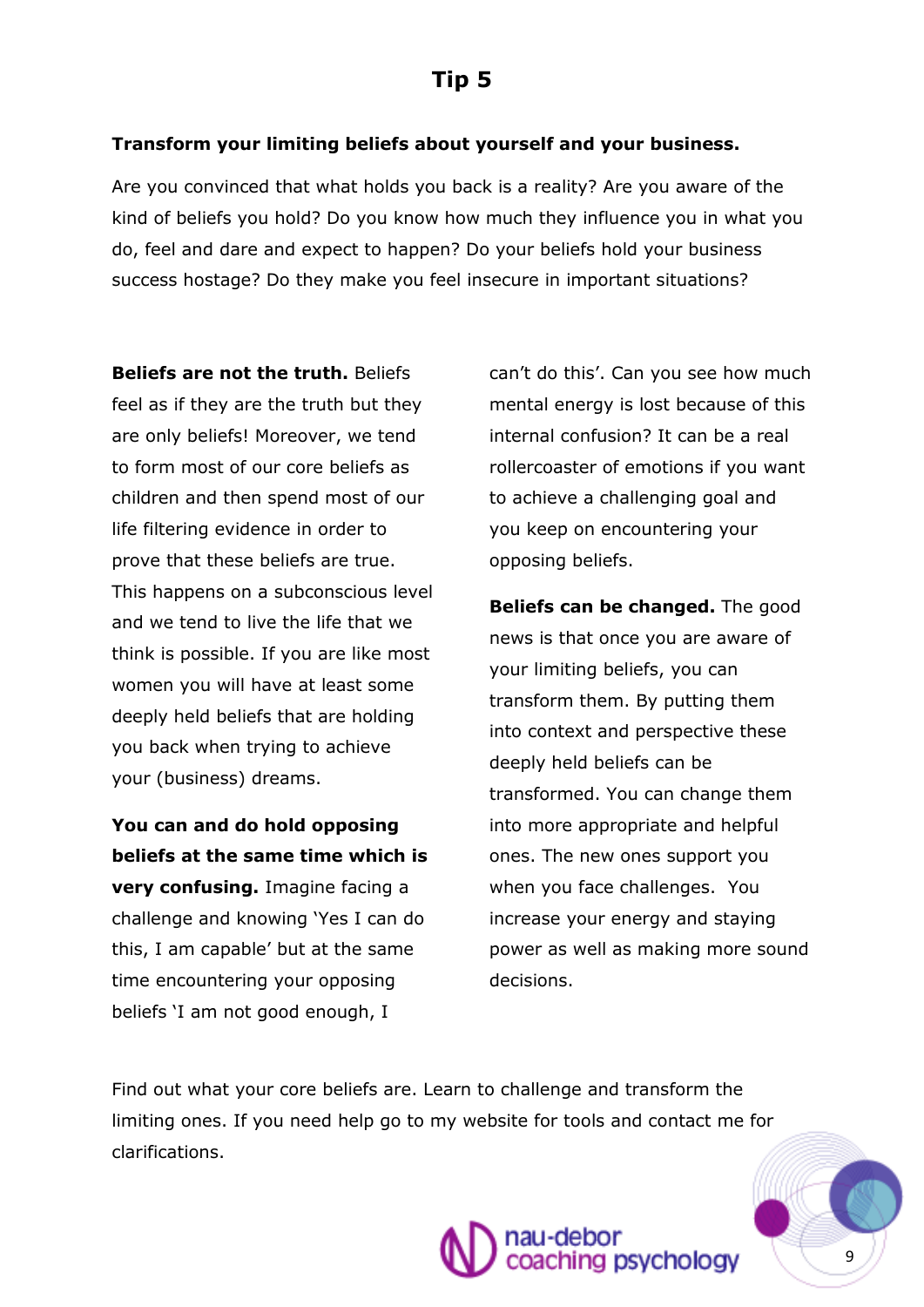#### **Be a realistic optimist.**

How hopeful do you feel? How much influence do you think you have on your life and future? How do you explain when negative things happen? How productive are you? How healthy are you?

#### **Optimists are more productive.**

Because optimists have a can-do attitude they expect to be able to do more and therefore end up being more productive. Optimists feel that they have influence.

**Optimists are happier.** Because optimists explain success as their own doing and failure as more fleeting and external they end up being happier, more confident and worry less. Overall they expect good things to happen. They have a hopeful outlook towards the future.

**Optimists are healthier.** Because optimists worry less and feel more secure in the world they tend to be healthier.

**Optimism can be learnt.** Because optimism is a way of seeing the world it means that it can be learnt!

Do you attribute success to your own doing or to chance and circumstances? Optimistic thinking attributes success to your own doing. So next time you succeed look at what you contributed to this success and value it. It pays to see adversity just as a bleep on your radar instead of the whole landscape. Keep a record of all the good things that are happening.

**To be truly resilient be a realistic optimist.** By this I mean that if you cultivate blind optimism and never look at what you might have not done so well or where you might have made a mistake you prevent yourself from learning. Ultimately, you'll be more successful if you are realistic about your abilities and skills and if you can learn from what did not go as planned.

Become an optimist and check out the available tools on my website.

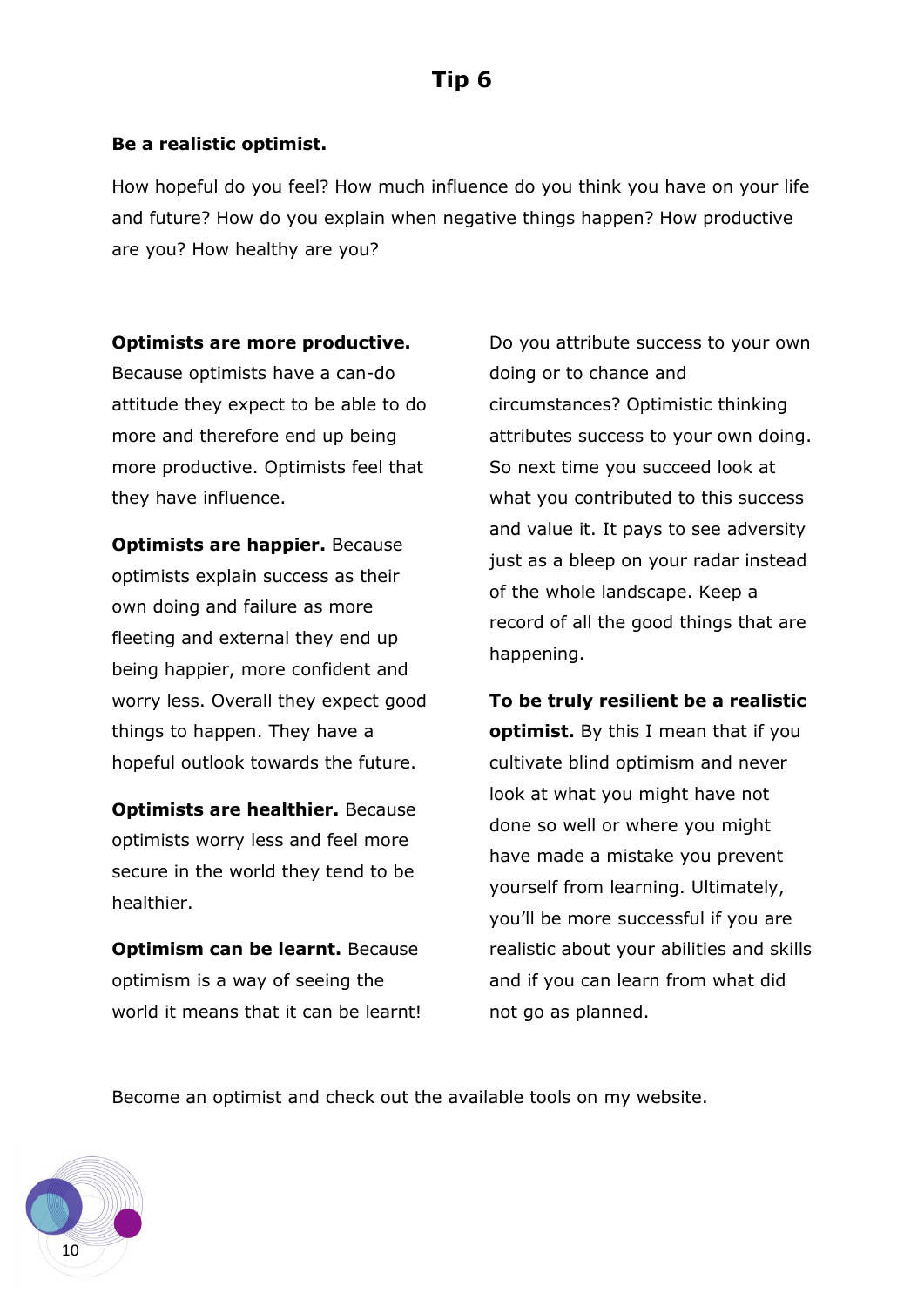#### **Know your strengths and leverage them effectively.**

Do you know what makes you unique? Do you know what makes you a great entrepreneur? What are your strengths? How do you use them most effectively? What are your resources? Which people support you? In which environment do you thrive?

**Know your weaknesses and improve them but don't focus your energy on them.** It is of course important to deal with your weaknesses. Otherwise it's like having a boat with a hole in it: you do need to fill the hole not to sink. However, if that is all you are doing, you will just bob along the sea and are totally depend on the tide, weather etc. (Biswas-Diener,2010). So a sole focus on overcoming of weaknesses is not going to give you success. Neither does it help you to find your unique selling point.

### **If you use your strengths indiscriminately you'll struggle.**

You probably rely on a few strengths that you feel comfortable with. The positive aspect is that if you work with your strengths, it is like having a sail, now you can determine which direction you want to go in. But have you noticed that certain strengths are not always an asset? Like with the sail boat you need to know how to use the sail, e.g. sometimes if it is stormy you might need to take the sail down. It is the same for using your strengths effectively. You need to develop an awareness of which of the strengths you might over and underuse; which might be more appropriate in certain situations compared to others.

**Be aware of your different strengths and know when best to use them.** It is also crucial for your resilience and success to know and value all of your different strengths. Not only does this increase confidence but it will help you to reach your goals more easily. It allows you to draw on a bigger set of resources and helps to stay more energised.

11

Assess your unique strengths and resources. Come up with a strategy to deal with your weaknesses and leverage your strengths. Go to the website for help.

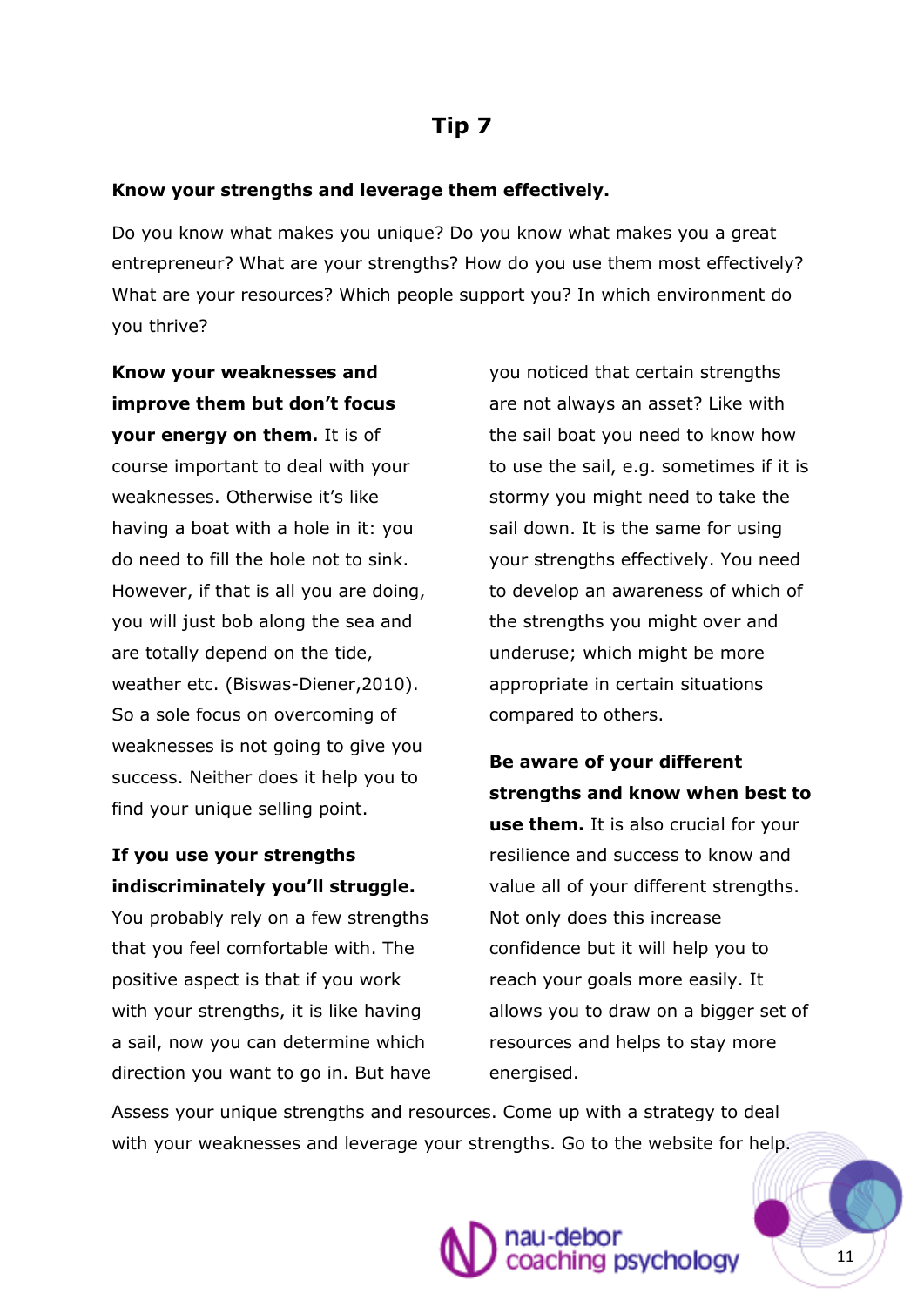#### **Be an excellent manager of your feelings.**

Do you lose control when you get angry? Do you find it impossible to stop feeling overwhelmed by negative feelings? Are you good at dealing with stress? Do you know what feelings are meant to do? Are you able to use your feelings as a guiding system?

### **Being able to manage your feelings is crucial for success.**

Being able to control your temper or not being blindly led by fear is crucial for your business success. In order to be successful you need to be able to cultivate excellent relationships with your customers, suppliers, staff etc. So if you get very frustrated with perhaps a customer and are unable to stay calm you might end up alienating this person. Or if you are led by fear you might make illadvised decisions just in order to make yourself feel better.

**Having strategies for how to deal with difficult feelings and emotions is paramount for feeling in control.** Understanding is power. Once you understand what triggered your feeling you can do something about it. Learning how to deal with difficult feelings is crucial.

**Feelings and emotions are very important: they are meant to give you guidance.** It is your feelings job to give you information about the situation you are in. For example, if you get angry did somebody perhaps cross your boundaries? If yes, what would be an appropriate and assertive way of making sure that this person respects your boundaries instead? If a situation scares you, what is it that you need to know? Is there a realistic threat?

**Listening to feelings and emotions gives you power.** If you learn this you will feel in control and you will be able to make smart choices. You'll become able to experience your feelings without the pressure of always expressing them. It will also help you to find your own way and to develop your unique business.

If you want to learn how to understand and use your feelings and emotions better check out the different resources provided on my website.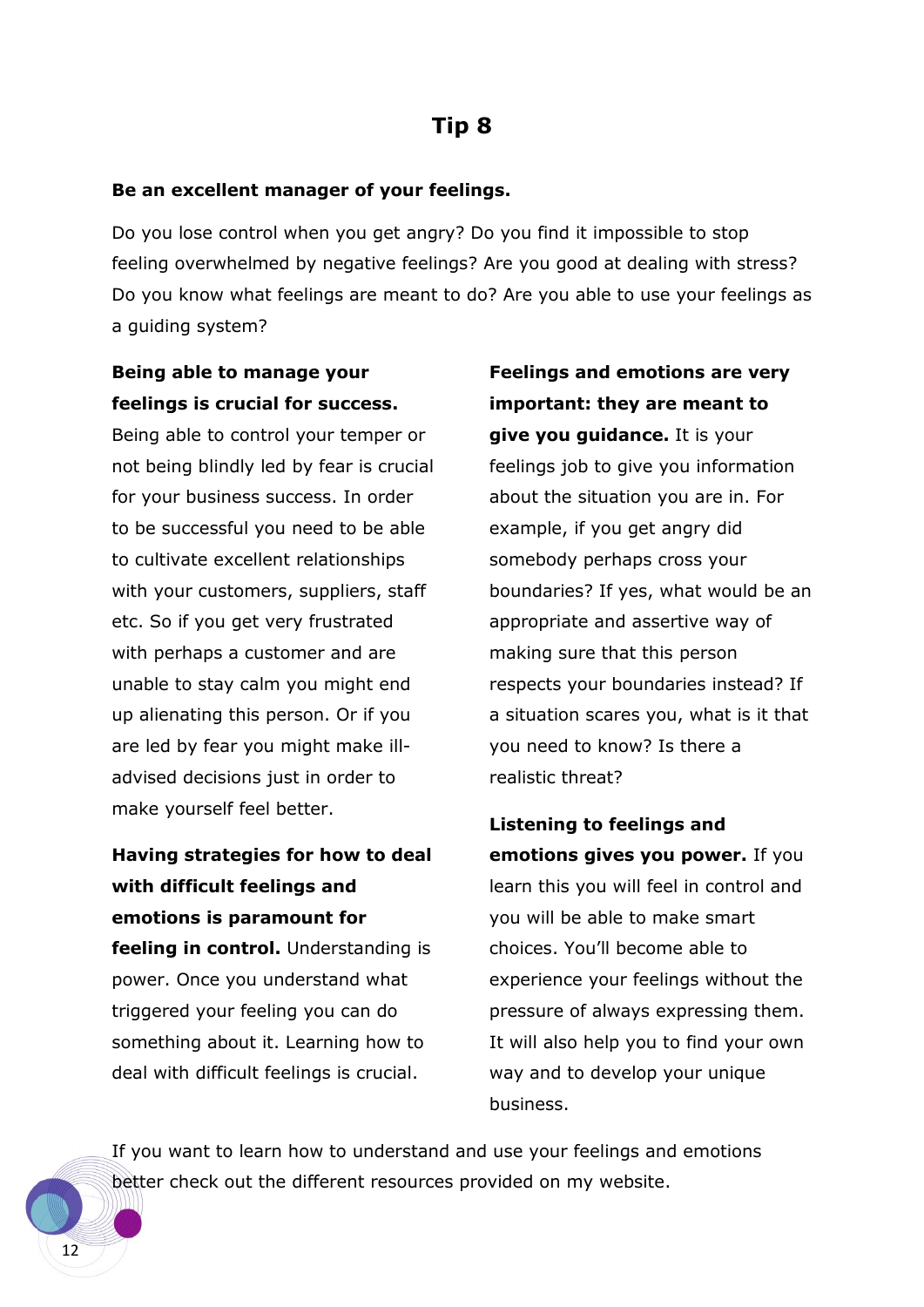#### **Use and improve your problem solving skills.**

Do you consider yourself an effective problem solver? Do you take time to employ problem solving skills? Do you work on honing your problem solving skills?

### **Being a great problem solver increases staying power.**

Research has shown that people who are excellent problem solvers are much more resilient because they can deal with a difficult situation more effectively and don't avoid it. Instead it helps them to bounce back quicker and stronger because they manage to learn from the situation.

**You can easily learn problem solving techniques.** Luckily it is easy to learn good problem solving skills. The more you apply and review them the more automatically you'll employ them and the stronger your intuition will become.

**It is crucial to continuously improve your skills.** It's not enough to learn some problem solving skills. It is paramount to keep on refining these skills to be and stay an excellent problem solver.

**Great problem solving skills are extremely important for running a successful business.** This is especially important for your business, learn to use problem solving models to analyse what you are doing, where you are going, what you want to achieve and how best to do this. Take time to review your progress and your business and personal development.

Check out the problem solving techniques provided in the membership area of my website.



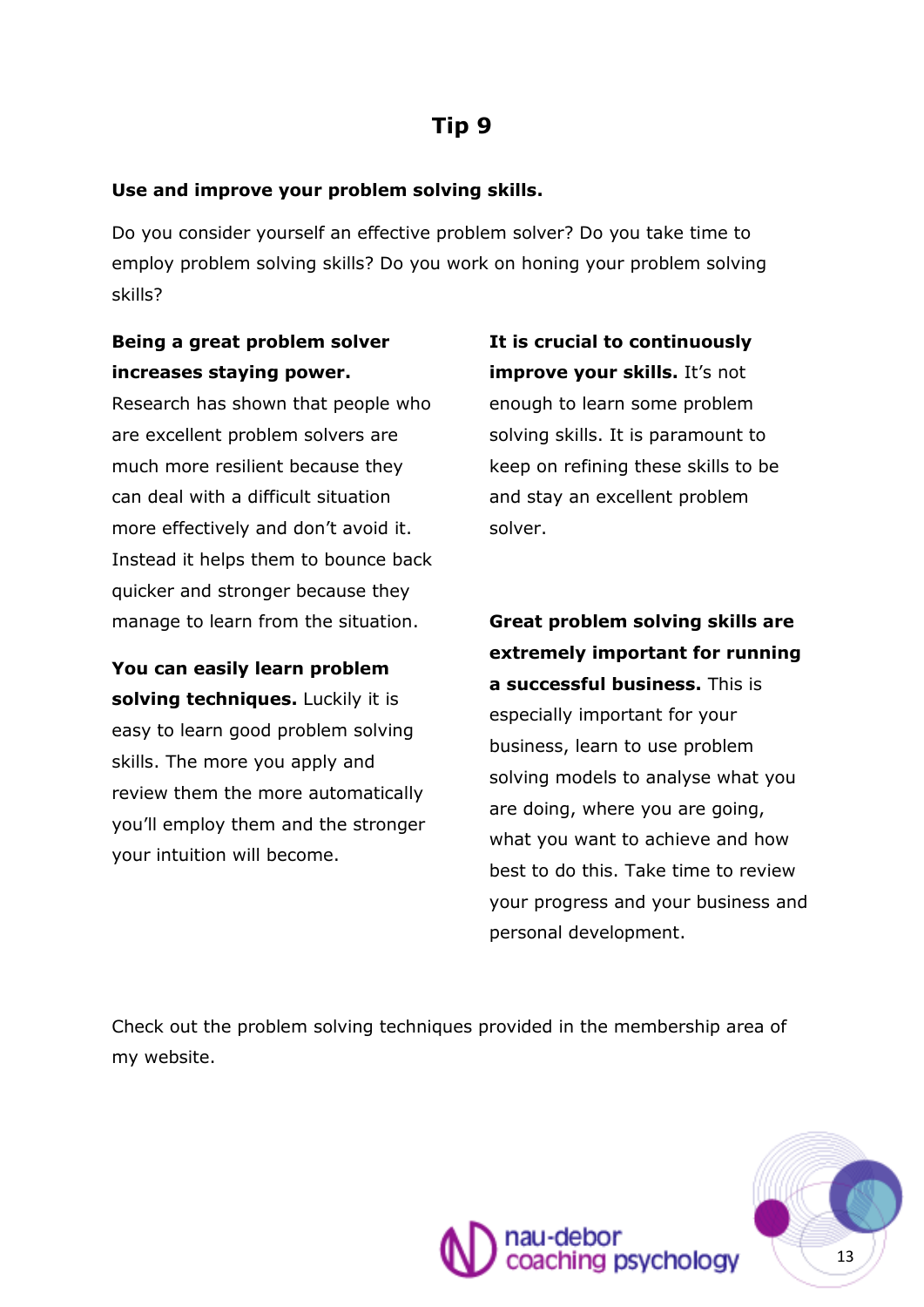#### **Be great at dealing with conflict.**

Do you hate having any kind of conflict? Do you struggle with being assertive? Do you try to ignore conflict hoping it'll just go away? Do you get overly involved in arguments and lose your cool? Do you enjoy the excitement of a fight?

**Conflict is part of life so there is no way of avoiding it.** The worst strategy of dealing with conflict is to ignore it. Conflict does not just go away, it has the habit of growing if ignored. It is normal to encounter conflict because people want different things, might misunderstand each other or are afraid of change.

**Conflict costs the UK economy 24 billions of pounds each year, don't let your business be a casualty of conflict.** This staggering amount is true! It is expressed through sick leave, stress, unproductivity, lost deals or worst case through litigation.

**If you deal with conflict positively and early on, it can be a good and productive** 

**experience.** If you develop awareness and allow yourself to notice potential conflict when it starts arising, you can deal with it much more easily. At the beginning of a conflict most people are still willing to listen, negotiate and clarify. This makes it much easier to find a potential solution for the parties involved.

### **Positive conflict leads to change and deepened relationships.**

Conflict can be very positive because it can show where change needs to happen. It also helps people to get to know each other better and is therefore an opportunity to deepen relationships. It can help you become stronger and more assertive, if you learn to stand your ground where appropriate.

To become excellent at dealing with conflict try out the resources on my website.

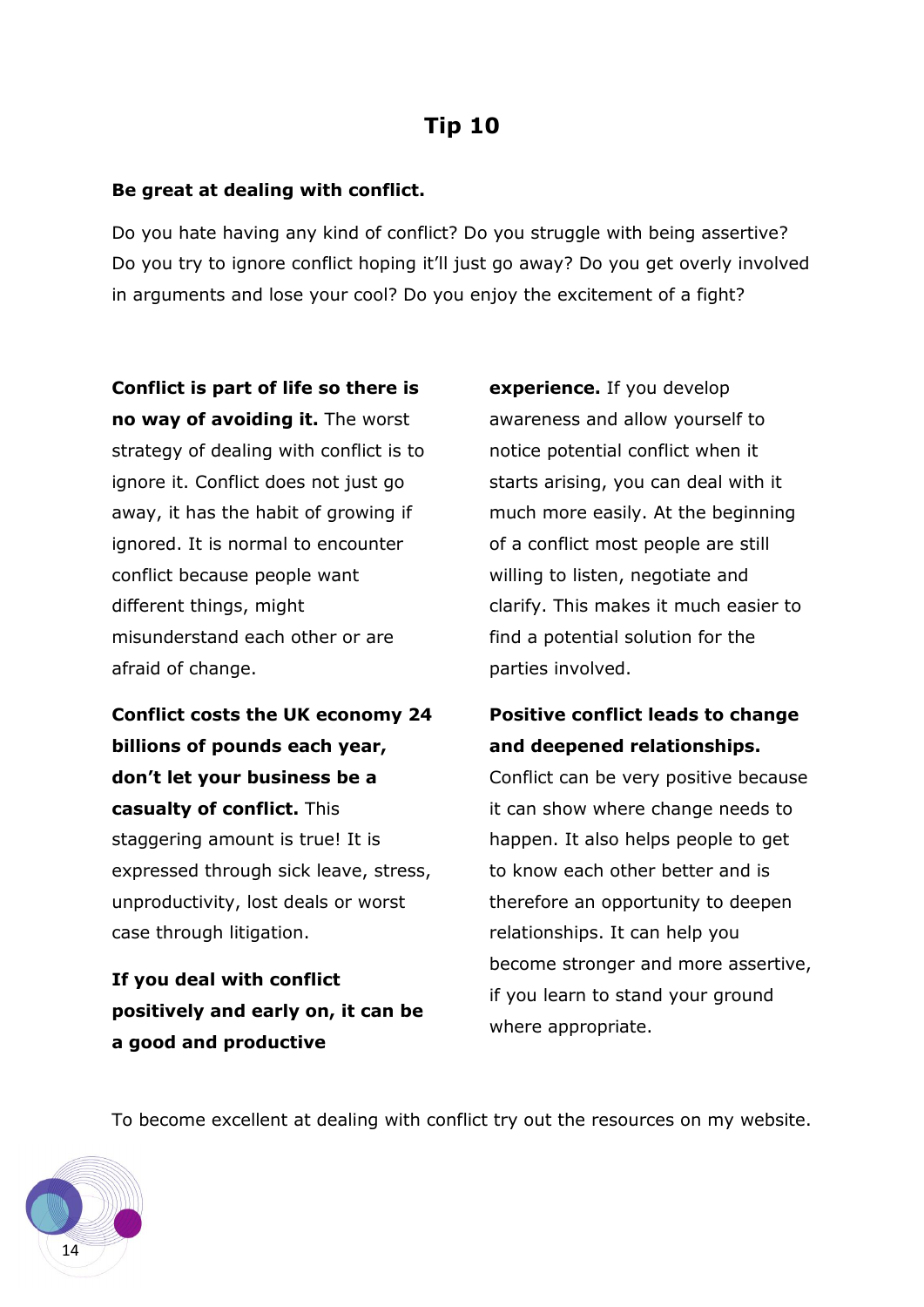#### **Stop trying to be a man and be the woman men need to compete with.**

Do you feel that to be successful you need to be better than any man? Do you feel that your feminine approach is not valued? Or not as valuable as the masculine one? Do you feel as if you have to compete with men? Do you feel that to be extremely successful you need to be a man?

**To be successful in business you need to be able to cultivate and nurture excellent relationships**. If this isn't something we have been trained for all of our lives then I would be very surprised. This cultural bias to our nurturing others can be a real advantage when it comes to business relationships. You can use it for excellent customer care. If your customers love doing business with you because they feel understood, valued and cared for they will come back for more. You'll be able to pick up signals to deepen your relationships.

**Believe in yourself and your female characteristics.** And I don't mean your appearance! Use and cultivate your intuition. Tap into your enormous strength and staying power. We all know that we are very good at dealing with physical pain

(periods, child birth etc.) whilst we have to function in a male dominated world.

**Use your female characteristics to your best advantage.** Again don't reduce yourself to your appearance or weight. Use your ability to conceive ideas and let them grow. Use your receptiveness. Use your ability to be patient and nurture new relationships. Use your enormous staying power and endurance to build up your business. Use your softer side while dealing with conflicts early. Use your intuition to deal with obstacles, limiting people and difficult times.

#### **Be proud to be an amazing**

**woman.** Most importantly, be proud of who you are, what you can do and the relationships you have built up around you!

Go to my website's membership area to connect with other fantastic women and to down load the tools provided to be the best woman you can be.

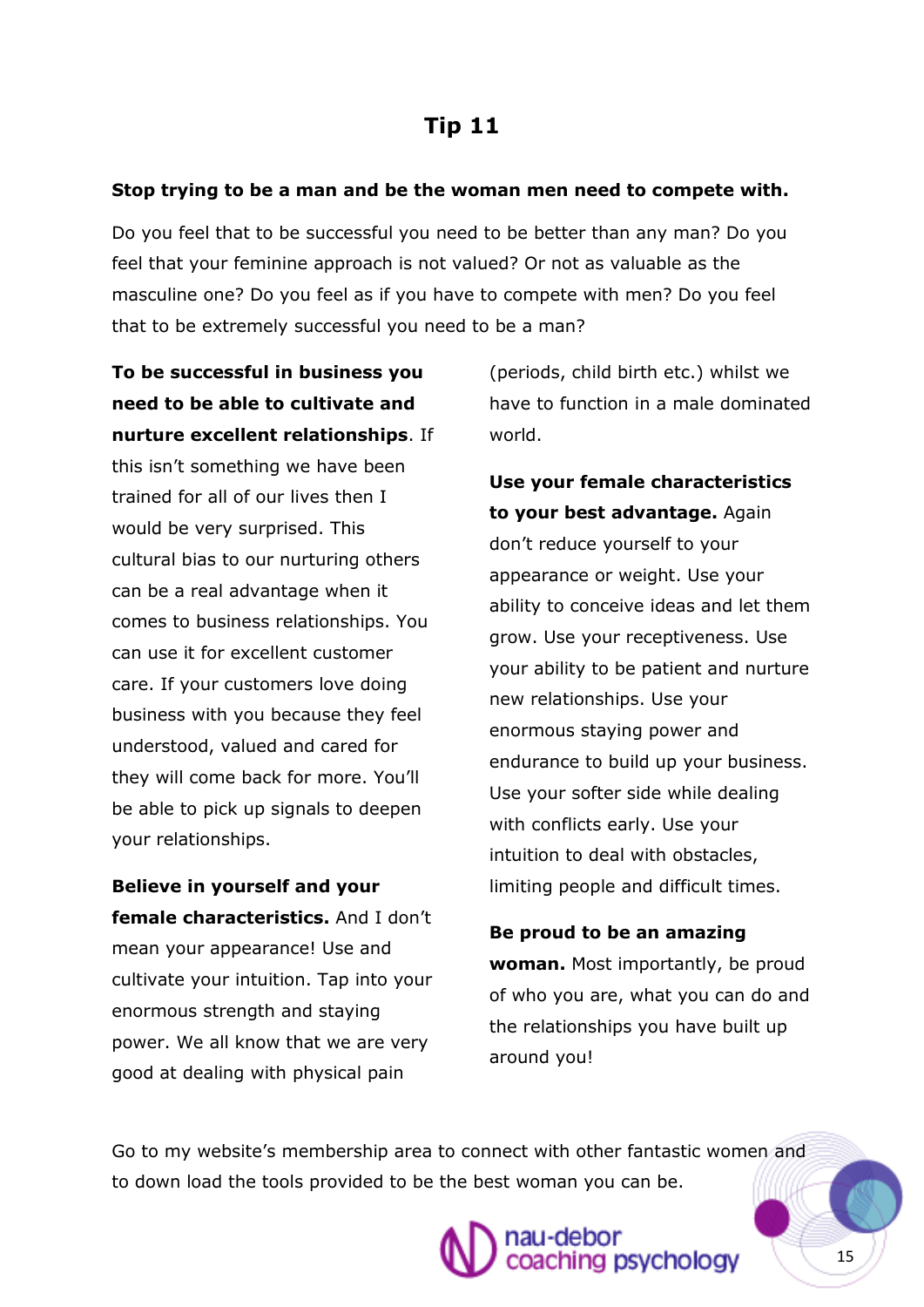# **NOTES**

| What I have learnt: | Actions I will take: | By when: |
|---------------------|----------------------|----------|
|                     |                      |          |
|                     |                      |          |
|                     |                      |          |
|                     |                      |          |
|                     |                      |          |
|                     |                      |          |
|                     |                      |          |
|                     |                      |          |
|                     |                      |          |
|                     |                      |          |
|                     |                      |          |
|                     |                      |          |
|                     |                      |          |
|                     |                      |          |
|                     |                      |          |
|                     |                      |          |
|                     |                      |          |
|                     |                      |          |
|                     |                      |          |
|                     |                      |          |
|                     |                      |          |
|                     |                      |          |
|                     |                      |          |
|                     |                      |          |
|                     |                      |          |
|                     |                      |          |
|                     |                      |          |
|                     |                      |          |
|                     |                      |          |
|                     |                      |          |

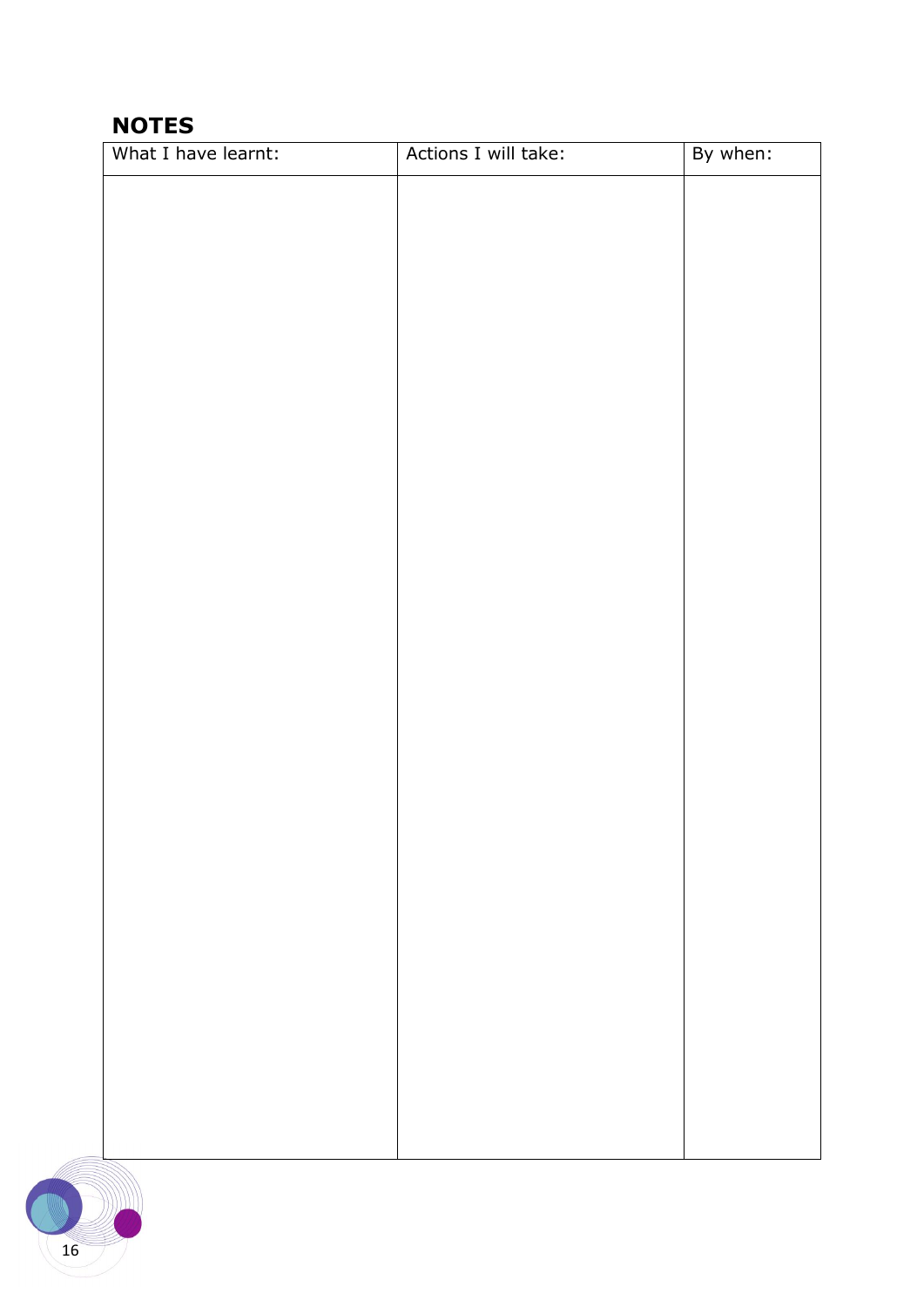# **NOTES**

| What I have learnt: | Actions I will take: | By when: |
|---------------------|----------------------|----------|
|                     |                      |          |
|                     |                      |          |
|                     |                      |          |
|                     |                      |          |
|                     |                      |          |
|                     |                      |          |
|                     |                      |          |
|                     |                      |          |
|                     |                      |          |
|                     |                      |          |
|                     |                      |          |
|                     |                      |          |
|                     |                      |          |
|                     |                      |          |
|                     |                      |          |
|                     |                      |          |
|                     |                      |          |
|                     |                      |          |
|                     |                      |          |
|                     |                      |          |
|                     |                      |          |
|                     |                      |          |
|                     |                      |          |
|                     |                      |          |
|                     |                      |          |
|                     |                      |          |
|                     |                      |          |
|                     |                      |          |
|                     |                      |          |
|                     |                      |          |
|                     |                      |          |
|                     |                      |          |
|                     |                      |          |
|                     |                      |          |
|                     |                      |          |
|                     |                      |          |
|                     |                      |          |